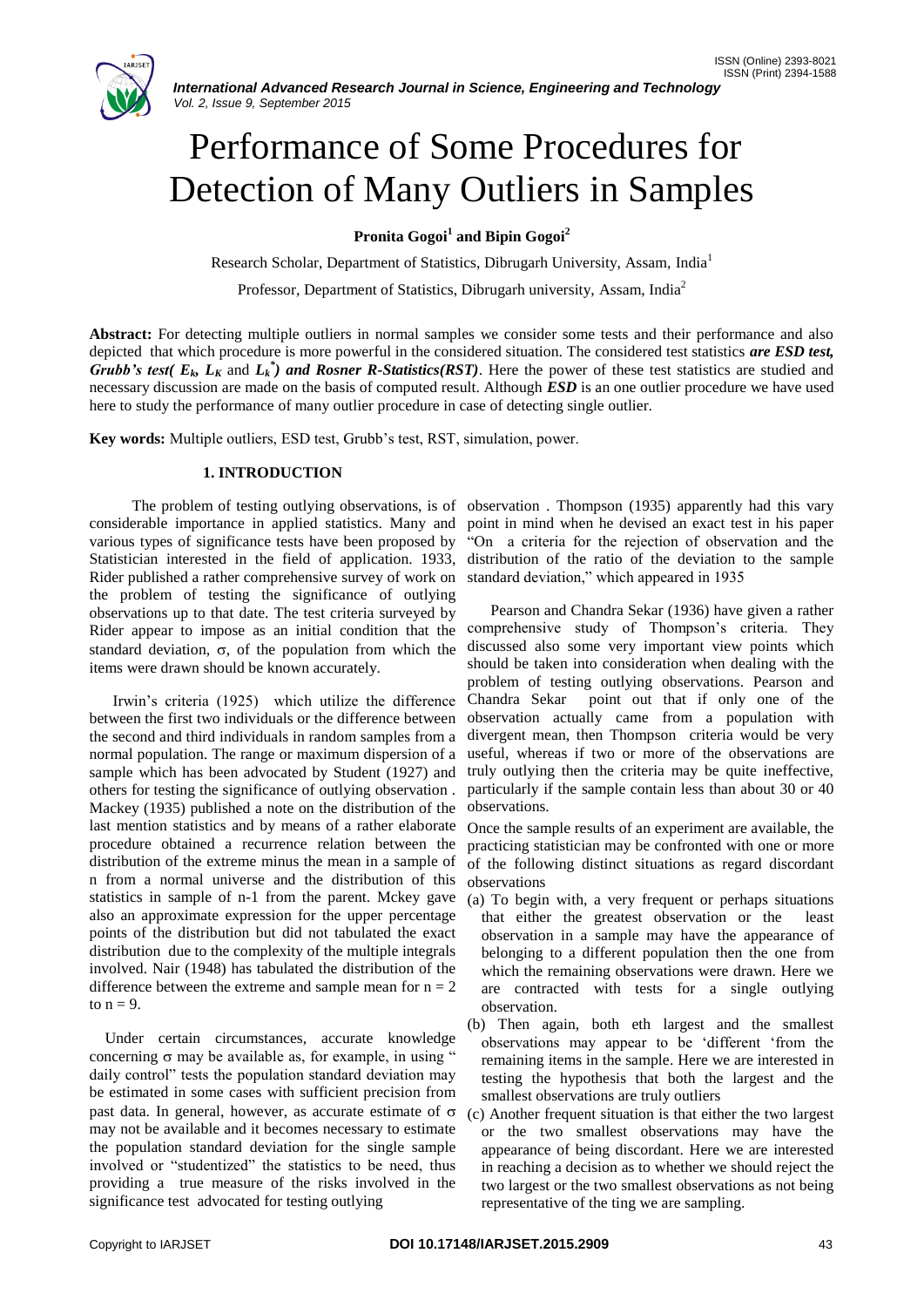

*International Advanced Research Journal in Science, Engineering and Technology Vol. 2, Issue 9, September 2015*

 As to why the discordant observations in a sample may be outlier, this may be due to error of measurement in which case we would naturally want to reject or at least "correct" such observations. On the other hand, it may be that the population we are sampling is not homogeneous in the uni-modal sense and it will consequently be desirable to know this so that we may carry out further development work on our product if possible or desirable.

 Grubbs (1950) made a historical comment regarding the outliers and formulate the problem to arrive at a situation. He developed two statistics for testing the significance of the largest observation and the smallest observation in a sample of size n from a normal population.

 Some Grubbs-Type statistics for the detection of several outliers were developed by Tietjen and Moore (1972). They also gave the table of critical values to facilitated the use of these statistics. Rosner (1975) gave a flexible procedure which can detect from 1 up to k outliers and is useful for a specific number of outliers which is true of the procedures. He finds that his approach yields a more powerful procedure than the one outlier procedures extreme studentized deviate (ESD). ESD procedure is essentially a stepwise Grubbs (1950) test for a single outlier in either tailed is a powerful test procedure for the significance in the sample.

 In this paper we have studied the power of statistics viz Tietjen and Moore  $(E_k)$ , Rosner (RST), Grubbs, ESD,  $L_k$ and  $L_k^*$  and necessary discussion are made on the basis of computed results. Although ESD is an one outlier procedure we have used here to study the performance of many outlier procedure in case of detecting single outlier .

#### **2.TEST PROCEDURES**

Let  $X_1, X_2, \ldots, X_N$  be a sample drawn from the normal distribution. Suppose there are k outliers. These may be all greater than mean or smaller than mean or out of k some are smaller than mean or some are larger than mean. Let nk observations follow Nor( $\mu_0, \sigma^2$ ), and k observations follow Nor(  $\mu_1, \sigma^2$  ) if less than mean and Nor(  $\mu_2, \sigma^2$ ) if greater than mean and follow both Nor( $\mu_1, \sigma^2$ ) and Nor( $\mu_2, \sigma^2$ ) if les in both side of the mean. Here parameters are unknown. From these observations, we are to detect k smallest or k largest or out of k some are smallest and some are largest observations which we consider as outliers. Now the observations are arranged according to ascending order and denote these as,

$$
y_1 \le y_2 \le \dots \le y_N
$$

#### **2.1. Extreme Studentized Deviate (ESD) Test:**

The ESD procedure is essentially a stepwise Grubbs T- test for a single outlier in either tail. At each step, the ESD is calculated

$$
ESD_i = \max_{j=1,2,...,N-i+1} \left| y_i - \bar{y}_i \right| / s_i \qquad i = 1,2,...,k
$$

Where  $y_i$  and  $s_i^2$  $s_i^2$  are the mean and variance, respectively, of the sub-sample remaining after the first i-1 step and observation deletions. If the value of ESD is less than the tabulated value at the desired level of significance, then declare no outliers detected; if greater than tabulated value then declare  $y_N$  as an outlier, delete  $y_N$  from the sample and perform the ESD test on the reduced sample of size  $(N-1)$  and declare  $y_{N-1}$  an outlier if and only if the latter ESD test is significant. A downfall of this method is that it require the assumption of a normal data distribution. Usually this assumption holds true as the sample size gets larger.

## **2.2.**  $L_k$ ,  $L_k^*$  and  $E_k$  Test :

 $\overline{a}$ 

 Tietjen and Moore (1972) generalize the Grubbs" two outliers procedure to detecting k outliers in the sample. The null hypothesis that all the values have come from the same normal distribution against the alternative hypothesis that there are k larger observations have come normal distribution with different mean. That means these are outliers which are different from the remaining observations. The proposed statistics is

$$
L_k = \frac{\sum_{i=1}^{N-k} (y_i - \overline{y}_k)^2}{\sum_{i=1}^{N} (y_i - \overline{y})^2}
$$
  
there 
$$
\overline{y}_k = \frac{1}{N-k} \sum_{i=1}^{N-k} y_i
$$
 and 
$$
\overline{y} = \frac{1}{N} \sum_{i=1}^{N} y_i
$$

This  $L_k$  statistics can be used for examining the k largest observations . The percentage points of this statistic are available in Tietjen and More(1972).

To used the statistic for k smallest observations as outliers above statistic  $L_k$  can be used by modifying the numerator by including the (N-k) largest values. If we denote this statistic as  $L_k^*$ , it can written as

$$
L_{k}^{*} = \frac{\sum_{i=k+1}^{N} (y_{i} - \overline{y}_{k}^{*})^{2}}{\sum_{i=1}^{N} (y_{i} - \overline{y})^{2}}
$$

where

 $\mathbf{w}$ 

$$
\sum_{i=k+1}^{N} (y_i - \overline{y}_k^*)^2
$$
, where  

$$
\overline{y}_k^* = \frac{1}{N-k} \sum_{i=k+1}^{N} y_i
$$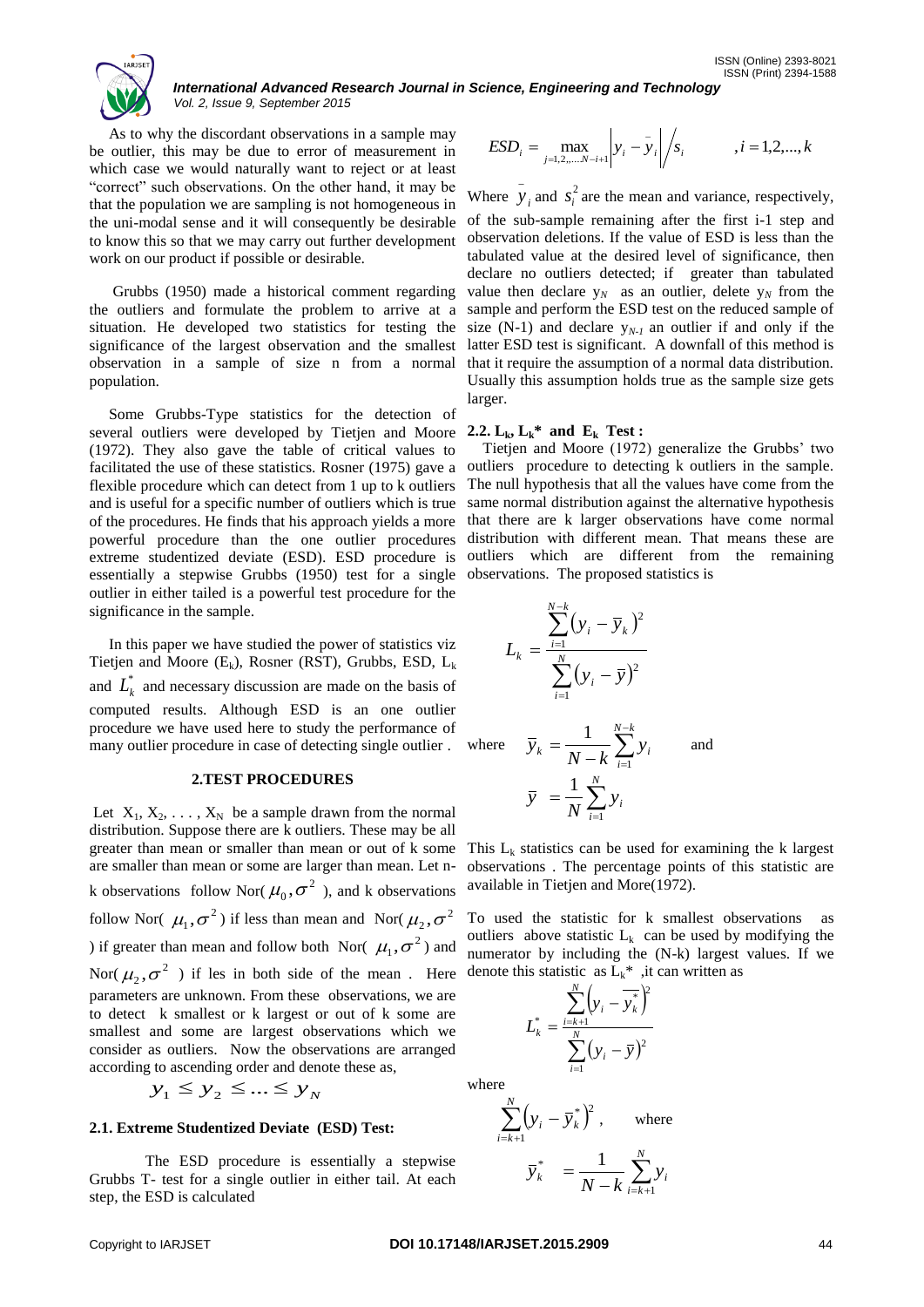*International Advanced Research Journal in Science, Engineering and Technology Vol. 2, Issue 9, September 2015*

Let

So, 
$$
L_k
$$
 and  $L_k^*$  statistics are used for testing k suspected values which are larger or smaller than the bulk of the sample. There is also another situation in which out of the k outliers some suspected values are smaller and some are larger than the remaining values. In this situation, the statistics  $E_k$  is preferred. To obtain the statistics  $E_k$ , let us take the sample values  $x_1, x_2, \ldots, x_N$ . Then compute the mean of the sample,  $x$ . Then obtain the absolute residuals like-

$$
r_1 = |x_1 - \overline{x}|, \qquad r_2 = |x_2 - \overline{x}|, \qquad \dots \dots \dots r_n = |x_N - \overline{x}|.
$$

Now denote these observations as z's in such a manner that  $z_i$  is the x whose  $r_i$  is the i<sup>th</sup> largest.

Here,  $z_1$  indicates the observation which closest to the mean i.e. which difference is small,  $z_N$  indicates the observation which farthest from the mean i.e. which difference is large.

 The proposed statistics for testing the null hypothesis that all the values come from the same normal distribution is

$$
E_{k} = \frac{\sum_{i=1}^{N-1} (z_{(i)} - \bar{z}_{k})^{2}}{\sum_{i=1}^{N} (z_{i} - \bar{z})^{2}} \quad where \quad \bar{z}_{k} = \frac{1}{N-k} \sum_{i=1}^{N-k} (z_{(i)})
$$
  
and  $\bar{z} = \frac{1}{N} \sum_{i=1}^{N} z_{i}$ 

i.e.  $\overline{z}_k$  and  $\overline{z}$  indicates the mean of the (N-k) least extreme observations and the mean of all observations respectively. Table value of  $L_k^*$  and  $E_k$  statistics are also available in Tietjen and Moore(1972).

# **2.3. Rosner R-Statistic (RST ):**

 Several procedure exist for the detection of a specific number of outliers. However, the more typical problem is that one does not know the number of outliers in advance and one wants a procedure which is reasonably powerful in detecting varying numbers of outliers. Furthermore, procedures that are designed for a specific number of outliers often have little power if a different number of outliers is present. Rosner (1975) proposed a flexible procedure which can detect from 1 up to k outliers . Suppose we are interested in a procedure which can detect at most k outliers where  $k = [pN]$  for some fraction of p of the total sample size of N. To implement this procedure, delete the k smallest and k largest observations from the sample and calculate the mean 'a' and standard deviation "b" of the trimmed sample. Then calculate the largest studentized residual in absolute value  $(R_1)$  of the entire

sample, using 'a' and 'b' instead of  $X$  and s. Define  $R_2$ to be the second largest residual etc.

\_

Specifically, let

$$
a = \sum_{i=k+1}^{N-k} \frac{X_{(i)}}{N-2k} = \text{trimmed mean}
$$

$$
b^{2} = \sum_{i=k+1}^{N-k} \frac{(X_{(i)} - a)^{2}}{(N - 2k - 1)}
$$
 = trimmed variance

Where  $X_{(i)}$  is the ith order statistics in a sample of size N

$$
I_{0} = \{X_{1}, X_{2}, \dots, X_{N}\}
$$
\n
$$
R_{1} = \max_{i \in I_{0}} \frac{|X_{i} - a|}{b} = \frac{|X^{(0)} - a|}{b}
$$
\n
$$
I_{1} = I_{0} - X^{(0)} \qquad , \qquad R_{1} = \max_{i \in I_{1}} \frac{|X_{i} - a|}{b}, \dots
$$
\n
$$
R_{k} = \max_{i \in I_{k-1}} \frac{|X_{i} - a|}{b} = \frac{|X^{(k-1)} - a|}{b}
$$
\n
$$
W_{1} = \sum_{i \in I_{k-1}} \frac{|X_{i} - a|}{b} = \frac{|X^{(k-1)} - a|}{b}
$$

Where  $I_q = I_0$  - { $X^{(0)}, X^{(1)}, \dots, X^{(q-1)}$ },  $q = 2, \dots, \dots, k-1$ In this procedure, consider the marginal

distributions of  $R_1$ , ..........., R<sub>k</sub> and specifying find  $\beta$ ,  $\lambda_1(\beta), \ldots, \lambda_k(\beta)$  such that

k and

$$
\left\{\left(\prod_{i=1}^k [R_i \geq \lambda_i(\beta)]\right\} = \alpha \text{ , where } \alpha \text{ is}
$$

Pr [  $R_i > \lambda_i(\beta)$  ]=  $\beta$ ,  $i = 1, 2, ... ... ...$ 

the desired significance level.

The RST many outlier procedure then has the following

form: if the event  $\{ \bigcap R_i \leq \lambda_i(\beta) \}$ J |} ı  $\overline{\mathcal{L}}$  $\left\{ \right.$  $\bigcap_{i=1}^k [R_i]$  $\bigcap_{i=1}^k$ *i*  $R_i \leq \lambda_i$ 1  $\lambda_i(\beta)|\}$  is true, then we declare that no outliers are present; if there is at least one i such that  $R_i > \lambda_i$  (β), i =1, 2,........k, i.e., if {

$$
\left\{\bigcup_{i=1}^k [R_i > \lambda_i(\beta)]\right\} \text{ is true and } l = \max\{i : R_i > \lambda_i(\beta)\}
$$

then we declare  $X^{(0)}, X^{(1)}, \ldots, X^{(i-1)}$  are outliers.

The motivation behind this procedure is that one computes measures of location (a) and scale (b) from the set of points that cannot possibly be outliers, i.e. the points that remain after deleting 100*p*% of the sample from each end. One then declares one of the statistics  $R_1, R_2, \ldots, R_k$  is large relative to its distribution. This chosen RST procedure is computationally the least cumbersome, and is about equivalent in power for a variety of alternatives to any of the many outlier procedures.

### **Monte Carlo Study:**

 To study the power of test statistics we generate a random sample from standard normal distribution  $N(0,1)$ using Box and Muller(1958) technique then adding  $\mu_1, \mu_2$  in two observations make these as outliers and  $\mu_1$  to one observation to make one outlier respectively.. For each set of observations, value of the statistics are calculated and compare with the theoretical value to accept or reject the hypothesis. If it is rejected it is counted and repeat the process. We have repeated 10,000 time for each sample size and calculated the proportion of rejected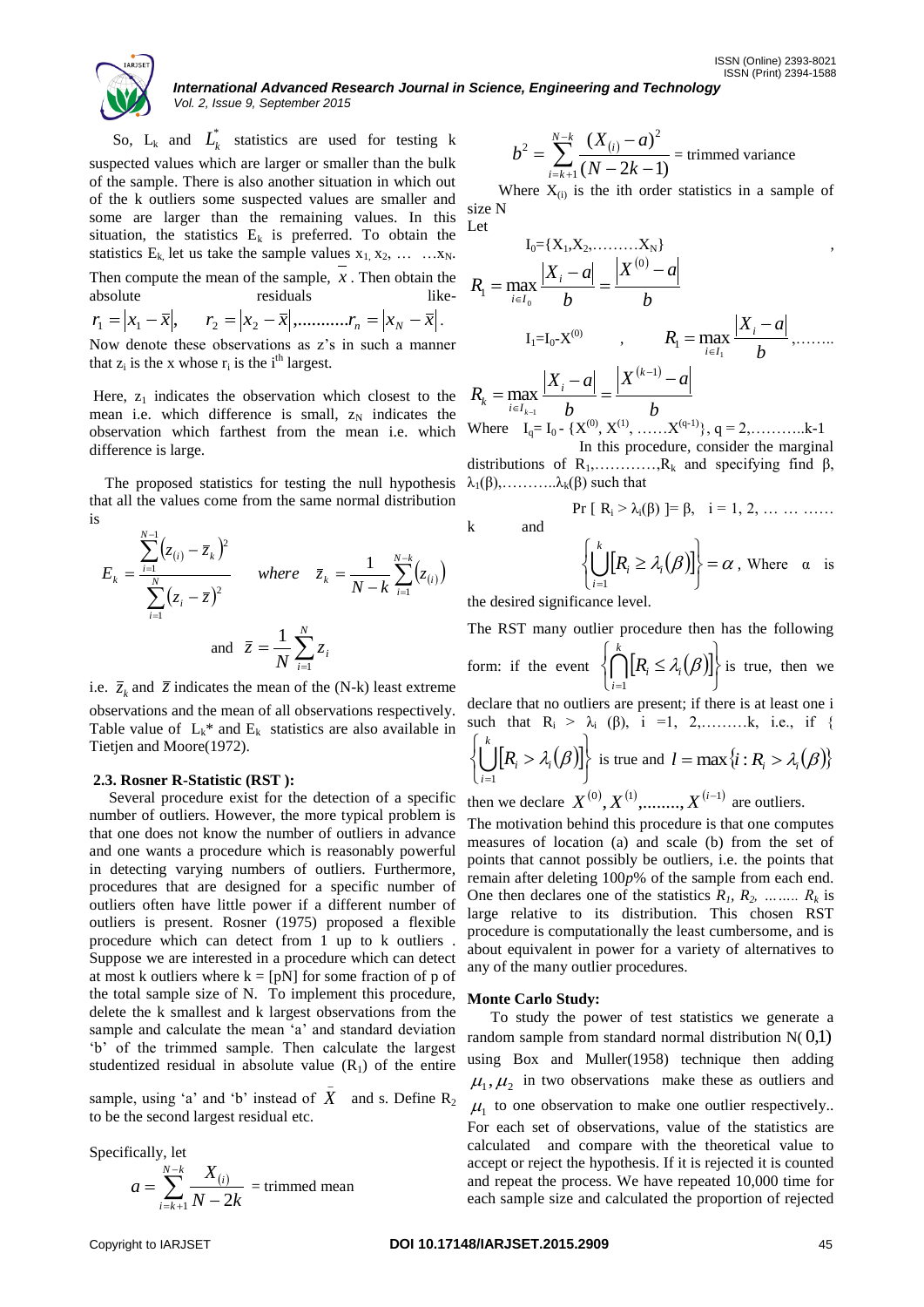

i.e number of rejected the null hypothesis divided by the total number of repetition is calculated and tabulated in different tables.

| $(\mu_1, \mu_2)$ | level | <b>ESD</b> | ${\bf E}_{\bf k}$ | <b>RST</b>                    |
|------------------|-------|------------|-------------------|-------------------------------|
| (0,0)            | .01   | .0123      | .0087             | $R_1 = 0.0065 R_2 = 0.0069$   |
|                  | .05   | .0618      | .0509             | $R_1 = 0.0337 R_2 = 0.0396$   |
| (0,4)            | .01   | .48        | .0999             | $R_1 = 0.0424 R_2 = 0.1825$   |
|                  | .05   | .6624      | .3126             | $R_1 = 0.0667 R_2 = 0.2529$   |
| (0,6)            | .01   | .9025      | .4532             | $R_1 = 1607 R_2 = 2758$       |
|                  | .05   | .9710      | .8115             | $R_1 = .4767 R_2 = .6776$     |
| (4,4)            | .01   | .052       | .0087             | $R_1 = 0.0000 R_2 = 0.0000$   |
|                  | .05   | .1560      | .0509             | $R_1 = 0.000 R_2 = 0.0001$    |
| (4,6)            | .01   | .2226      | .0125             | $R_1 = 0.000 R_2 = 0.0000$    |
|                  | .05   | .4459      | .0681             | $R_1 = 0.0003 R_2 = 0.0006$   |
| $(-4,4)$         | .01   | .1577      | .8268             | $R_1 = 0217 R_2 = 0512$       |
|                  | .05   | .3982      | .9851             | $R_1 = 1110 R_2 = 2599$       |
| $(-4,6)$         | .01   | .4038      | .9729             | $R_1 = .059$ $R_2 = .142$     |
|                  | .05   | .697       | .9995             | $R_1 = 2661 R_2 = 5175$       |
| $(-5,5)$         | .01   | .1544      | .9727             | $R_1 = 0.0418$ $R_2 = 0.1158$ |
|                  | .05   | .454       | .9995             | $R_1 = 2054$ $R_2 = 4546$     |

Table 1. Empirical power of ESD,  $E_k$  and RST for  $n = 10$ 

Table 2. Empirical power of ESD,  $E_k$  and RST for  $n = 20$ 

| $(\mu_1,\mu_2)$ | Level | <b>ESD</b> | $E_k$ | <b>RST</b>                    |
|-----------------|-------|------------|-------|-------------------------------|
| (0,0)           | .01   | .0141      | .0084 | $R_1 = 0.0055 R_2 = 0.0048$   |
|                 | .05   | .0561      | .046  | $R_1 = 0.0279 R_2 = 0.0380$   |
| (0,4)           | .01   | .5932      | .3473 | $R_1 = 2292 R_2 = 2905$       |
|                 | .05   | .7695      | .5948 | $R_1 = .5273 R_2 = .5424$     |
| (0,6)           | .01   | .9697      | .9285 | $R_1 = .7648 R_2 = .8702$     |
|                 | .05   | .9921      | .9859 | $R_1 = 0.9510 R_2 = 0.9684$   |
| (4,4)           | .01   | .3215      | .0084 | $R_1 = 0.0007 R_2 = 0.0032$   |
|                 | .05   | .6501      | .046  | $R_1 = 0127 R_2 = 0328$       |
| (4,6)           | .01   | .7373      | .0264 | $R_1 = 0.0097 R_2 = 0.0399$   |
|                 | .05   | .9374      | .0971 | $R_1 = 0.0853$ $R_2 = 0.1951$ |
| $(-4,4)$        | .01   | .507       | .9997 | $R_1 = 1813 R_2 = 0.3969$     |
|                 | .05   | .8221      | 1.000 | $R_1 = .5025 R_2 = .7434$     |
| $(-4,6)$        | .01   | .8626      | 1.000 | $R_1 = .574 R_2 = .8151$      |
|                 | .05   | .9827      | 1.000 | $R_1 = .8887 R_2 = .9683$     |
| $(-5,5)$        | .01   | .7245      | 1.000 | $R_1 = .4256 R_2 = .7509$     |
|                 | .05   | .9581      | 1.000 | $R_1 = .8016 R_2 = .9520$     |

Table 3. Empirical power of ESD,  $E_k$  and RST for  $n = 30$ 

| $\mu_1, \mu_2$ ) | level | ESD   | $\mathrm{E_{k}}$ | <b>RST</b>                    |
|------------------|-------|-------|------------------|-------------------------------|
| (0,0)            | .01   | .0117 | .0105            | $R_1 = 0.0066 R_2 = 0.0048$   |
|                  | .05   | .0586 | .0497            | $R_1 = 0.0299$ $R_2 = 0.0269$ |
| (0,4)            | .01   | .6437 | .4755            | $R_1 = .3649$ $R_2 = .3817$   |
|                  | .05   | .7803 | .6944            | $R_1 = .6469 R_2 = .5957$     |
| (0,6)            | .01   | .9844 | .9831            | $R_1 = .9248 R_2 = .9512$     |
|                  | .05   | .9945 | .9974            | $R_1 = .9900 R_2 = .9865$     |
| (4,4)            | .01   | .5709 | .0105            | $R_1 = 0.0184$ $R_2 = 0.0433$ |
|                  | .05   | .8017 | .0497            | $R_1 = 1196 R_2 = 2113$       |
| (4,6)            | .01   | .9200 | .0359            | $R_1 = 1403 R_2 = 2960$       |
|                  | .05   | .9848 | .1174            | $R_1 = .4572 R_2 = .6247$     |
| $(-4.4)$         | .01   | .6972 | 1.000            | $R_1 = .3486 R_2 = .6021$     |
|                  | .05   | .8901 | 1.000            | $R_1 = .6995 R_2 = .8525$     |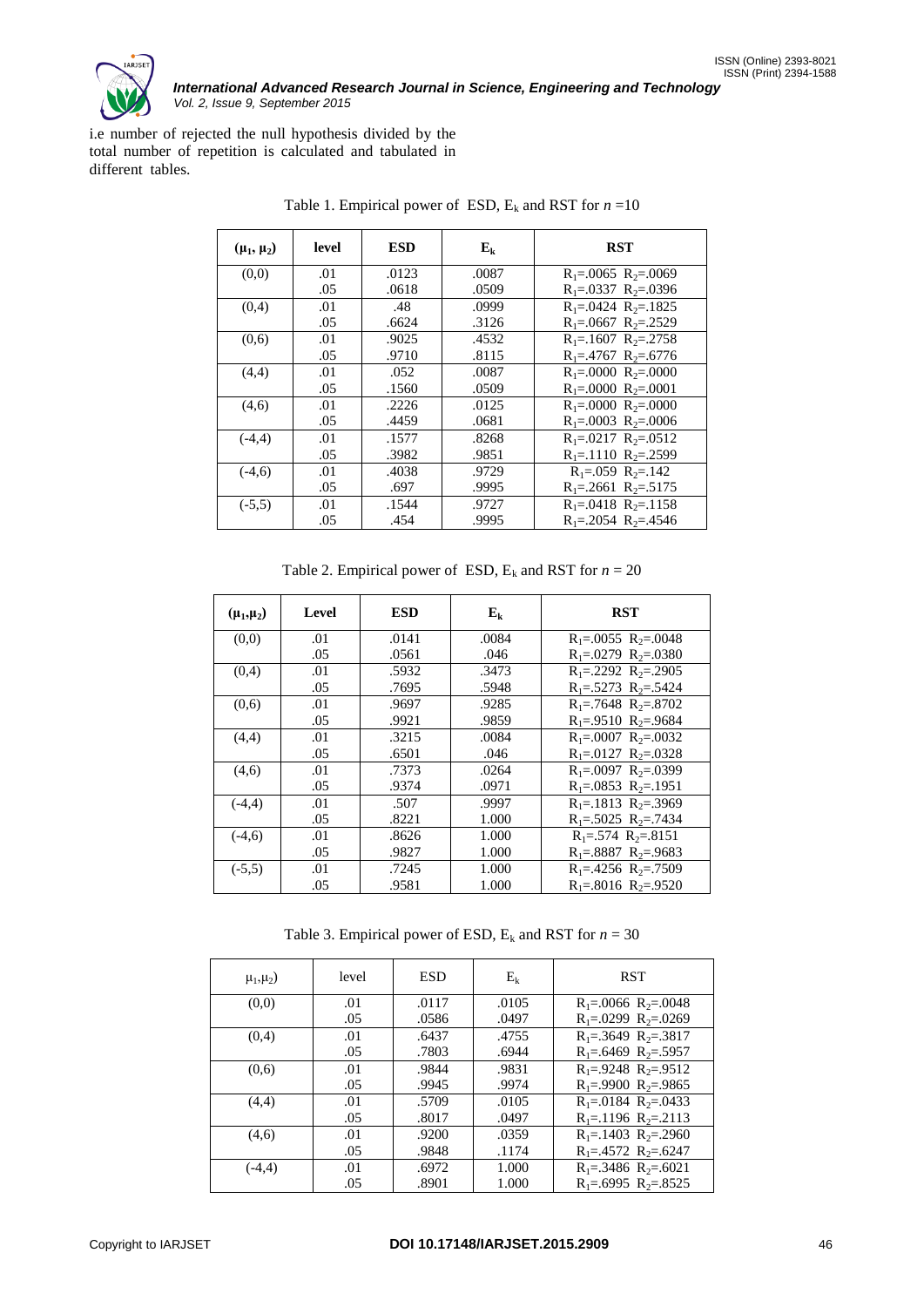

# *International Advanced Research Journal in Science, Engineering and Technology Vol. 2, Issue 9, September 2015*

| $(-4.6)$ | .01 | .9608 | 1.000 | $R_1 = .8463 R_2 = .9483$   |
|----------|-----|-------|-------|-----------------------------|
|          | .05 | .9944 | 1.000 | $R_1 = .9779 R_2 = .9925$   |
| $(-5.5)$ | .01 | .9222 | 1.000 | $R_1 = .7155 R_2 = .9269$   |
|          | .05 | .9855 | 1.000 | $R_1 = 0.9409 R_2 = 0.9895$ |

| $(\mu_1,\mu_2)$ | Level | <b>ESD</b> | $L_k$ |
|-----------------|-------|------------|-------|
| (0,0)           | .01   | .0123      | .0101 |
|                 | .05   | .0518      | .0529 |
| (2,2)           | .01   | .0463      | .0306 |
|                 | .05   | .1234      | .1359 |
| (3,3)           | .01   | .057       | .1082 |
|                 | .05   | .1494      | .3364 |
| (4,4)           | .01   | .052       | .2818 |
|                 | .05   | .156       | .6363 |
| (5,5)           | .01   | .038       | .5337 |
|                 | .05   | .1444      | .861  |
| (6,6)           | .01   | .0249      | .7583 |
|                 | .05   | .1235      | .964  |
| (7,7)           | .01   | .013       | .9016 |
|                 | .05   | .1012      | .9943 |

Table 4. Empirical power of ESD and  $L_k$  for  $n = 10$ 

Table 5. Empirical power of ESD and  $L_k$  for  $n = 20$ 

| $(\mu_1, \mu_2)$ | Level | ESD   | $L_{k}$ |
|------------------|-------|-------|---------|
| (0,0)            | .01   | .0141 | .0087   |
|                  | .05   | .0561 | .0537   |
| (2,2)            | .01   | .0791 | .0597   |
|                  | .05   | .207  | .1978   |
| (3,3)            | .01   | .1833 | .2528   |
|                  | .05   | .4062 | .528    |
| (4,4)            | .01   | .3215 | .6158   |
|                  | .05   | .6501 | .8564   |
| (5,5)            | .01   | .4648 | .8953   |
|                  | .05   | .8441 | .9814   |
| (6,6)            | .01   | .6037 | .986    |
|                  | .05   | .956  | .9995   |
| (7,7)            | .01   | .7256 | .9997   |
|                  | .05   | .9908 | 1.000   |

Table 7. Empirical power of ESD and  $L_k^*$  for  $n = 10$ 

|                 | $-k$<br>10111 |       |         |
|-----------------|---------------|-------|---------|
| $(\mu_1,\mu_2)$ | Level         | ESD   | $L_{k}$ |
| (0,0)           | .01           | .0123 | .0105   |
|                 | .05           | .0518 | .0494   |
| $(-2,-2)$       | .01           | .0500 | .0332   |
|                 | .05           | .1216 | .1390   |
| $(-3,-3)$       | .01           | .0572 | .1165   |
|                 | .05           | .1443 | .3436   |
| $(-4,-4)$       | .01           | .0496 | .2961   |
|                 | .05           | .1547 | .6260   |
| $(-5,-5)$       | .01           | .0360 | .5347   |
|                 | .05           | .1458 | .8529   |
| $(-6,-6)$       | .01           | .0219 | .7583   |
|                 | .05           | .1241 | .9601   |
| $(-7,-7)$       | .01           | .0126 | .9039   |
|                 | .05           | .1003 | .9935   |

 Table 6. Empirical power of ESD and  $L_k$  for  $n = 30$ 

| $L_k$<br>$for n = 30$ |       |            |       |  |  |
|-----------------------|-------|------------|-------|--|--|
| $(\mu_1,\mu_2)$       | level | <b>ESD</b> | $L_k$ |  |  |
| (0,0)                 | .01   | .0117      | .0096 |  |  |
|                       | .05   | .0546      | .0498 |  |  |
| (2,2)                 | .01   | .1024      | .0677 |  |  |
|                       | .05   | .2262      | .1985 |  |  |
| (3,3)                 | .01   | .2875      | .3164 |  |  |
|                       | .05   | .4972      | .5580 |  |  |
| (4,4)                 | .01   | .5709      | .7260 |  |  |
|                       | .05   | .8017      | .8920 |  |  |
| (5,5)                 | .01   | .8293      | .9568 |  |  |
|                       | .05   | .9569      | .9904 |  |  |
| (6,6)                 | .01   | .9567      | .9975 |  |  |
|                       | .05   | .9960      | .9997 |  |  |
| (7,7)                 | .01   | .9944      | .9999 |  |  |
|                       | .05   | .9999      | 1.000 |  |  |
|                       |       |            |       |  |  |

Table 8. Empirical power of ESD and  $L^*$  $f_{\alpha\mu} = 20$ 

| $for n = 20$    |       |            |       |  |  |
|-----------------|-------|------------|-------|--|--|
| $(\mu_1,\mu_2)$ | Level | <b>ESD</b> | $L_k$ |  |  |
| (0,0)           | .01   | .0141      | .0104 |  |  |
|                 | .05   | .0541      | .0521 |  |  |
| $(-2,-2)$       | .01   | .0806      | .0639 |  |  |
|                 | .05   | .2160      | .1969 |  |  |
| $(-3,-3)$       | .01   | .1900      | .2625 |  |  |
|                 | .05   | .4078      | .5182 |  |  |
| $(-4,-4)$       | .01   | .3247      | .6276 |  |  |
|                 | .05   | .6495      | .8498 |  |  |
| $(-5,-5)$       | .01   | .4649      | .8992 |  |  |
|                 | .05   | .8490      | .9822 |  |  |
| $(-6,-6)$       | .01   | .6019      | .9890 |  |  |
|                 | .05   | .9568      | .9992 |  |  |
| $(-7,-7)$       | .01   | .7250      | .9993 |  |  |
|                 | .05   | .9921      | 1.000 |  |  |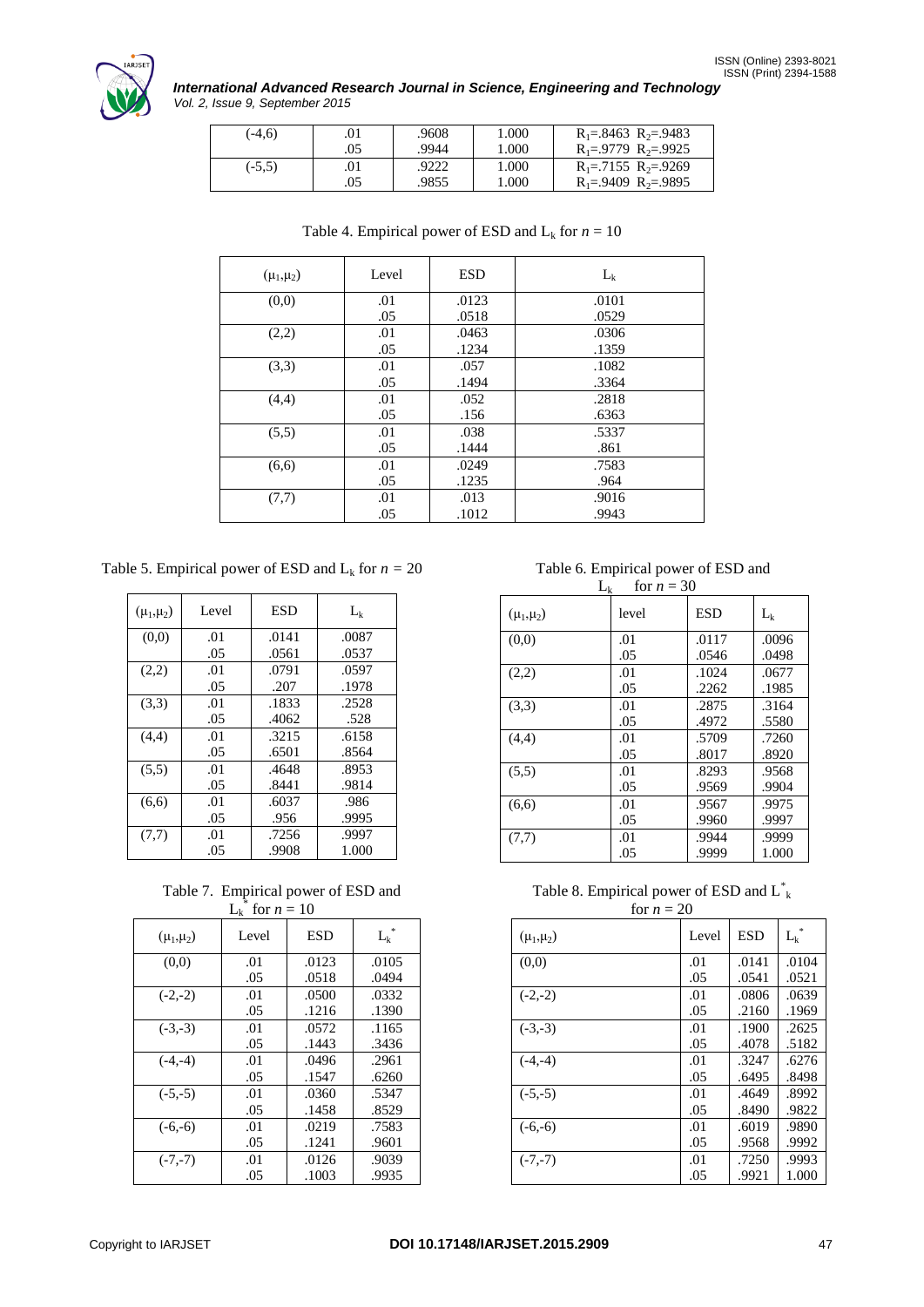



 $(0,0)$   $(-2,-2)$   $(-3,-3)$   $(-4,-4)$   $(-5,-5)$   $(-6,-6)$   $(-7,-7)$ 

VALUE OF  $\mu$  -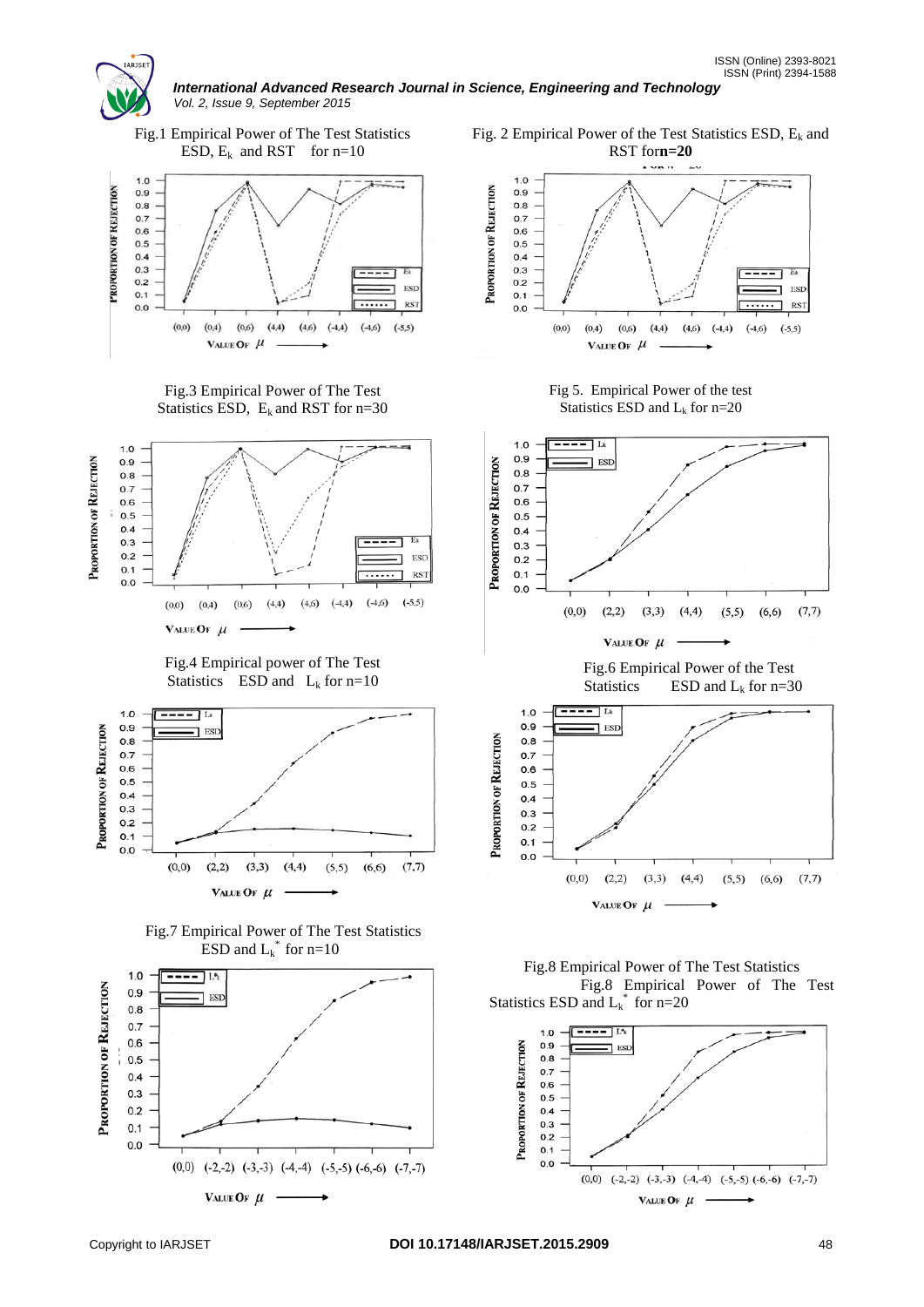

# **3.DISCUSSION**

 The ESD many outlier procedure seen to be slightly more powerful than their many outlier counterparts in case of alternative  $(0,4)$  and  $(0,6)$  i.e. for one outlier. On the other hand, the  $E_k$  procedure is more powerful when the outliers are in two sides of the mean. For example in table1, against the alternative  $(-5,5)$ , the E<sub>k</sub> procedure has overall power of .9995 while the ESD procedure has overall power of .454 at 5% level of significance. There is also one thing to noticeable that when the outliers are same side of the mean, i.e.  $(4,4)$  and  $(4,6)$  the power of RST procedure is negligible.

 The same case arise in table 2 and table 3. Note that when the sample sizes increases, the power of all procedures increases simultaneously. For example in table 2 and table 3, the power of  $E_k$  procedure almost 1.0000 for alternative  $(-4,4)$ ,  $(-4,6)$  and  $(-5,5)$ . That is, the probabilities of detecting many outliers for  $E_k$  procedure more than the other procedures.

 In table 4, table 5 and table 6 we have computed power of ESD and  $L_k$  procedure for sample sizes N = 10,20 and 30 respectively. Here, we have seen that the power of  $L_k$  procedure is higher than the ESD procedure. It is observed that when the sample size increases the power  $L_k$  procedure also increases. For example in table 5 and table 6, for alternative (7,7), the power of  $L_k$  is 1.000. The same thing arise in  $L_k^*$  procedure that is shown in table 7 and table 8. Here the  $L_k^*$  procedure seems to be more powerful than the ESD procedure .As the sample size increases the corresponding power of  $L_k^*$  and ESD also increases. Note that the  $L_k^*$  procedure is applicable when the outliers are on the left side of the mean. Similar case happen in  $L_k$  procedure because it is also applicable only when the outliers are on the right side of the mean. For this reason, ESD procedure seems to be weaker than  $L_k$  and  $L_k^*$  procedure.

 Figures 1, 2 and 3 represents the empirical power of the test statistics ESD,  $E_k$  and RST at 5% level when  $n = 10$ , 20 and 30.

 Figures 4, 5 and 6 represents the empirical power of test statistics ESD and  $L_k$  at 5% level for  $n = 10$ , 20 and 30.

 Similarly, figure 7 and 8 shows the empirical power of test statistics ESD and  $L_k^*$  at 5% level for  $n = 10$  and 20.

# **4.CONCLUSION**

We have come to the conclusion that in case of single outlier ESD procedure seems to be powerful than the other procedures. If outliers are lies in right hand side mean  $L_k$  is better than the ESD and If outliers are lies in left hand side mean,  $L_k^*$  is more powerful than the ESD.

Furthermore, among the several multiple outlier procedures,  $E_k$  is found to be the best . The RST procedure is slightly less powerful than both  $E_k$  and ESD.

**Example:** We here give an example of how to use the multiple outlier procedures. We first generate 20 observations from normal distribution  $N(0, 1)$  and adding 5 to last two observations to introduce outliers .We have used the above procedures i.e ESD,  $L_k$ ,  $E_k$ , and RST to see whether these procedures can detect these two outliers or not.

Table 9: Generated observations from normal distribution

| <b>Observ</b><br>ation<br><b>Numbe</b><br>r | Generated<br><b>Sample</b> | <b>Observ</b><br>ation<br><b>Numbe</b><br>r | Generated<br>Sample |
|---------------------------------------------|----------------------------|---------------------------------------------|---------------------|
| 1                                           | 1.92958                    | 11                                          | 1.97983             |
| $\mathfrak{D}$                              | 1.63060                    | 12                                          | 1.13361             |
| 3                                           | 0.21555                    | 13                                          | 0.80564             |
| $\overline{4}$                              | $-0.77804$                 | 14                                          | 1.32789             |
| 5                                           | 0.65219                    | 15                                          | 0.42908             |
| 6                                           | $-2.010552$                | 16                                          | 1.46078             |
| 7                                           | 0.59968                    | 17                                          | $-1.54222$          |
| 8                                           | 0.82207                    | 18                                          | $-0.71746$          |
| 9                                           | $-0.29068$                 | 19                                          | 5.43100             |
| 10                                          | 0.59058                    | 20                                          | 4.36602             |

# **ESD Procedure:**

Now for generated sample, Mean,  $\bar{x}(I_0) = 0.902$ 

Standard deviation,  $s(I_0) = 1.749$ 

$$
R_1 = |5.43100 - 0.902| / 1.749 = 2.589
$$

 $R_2 = |4.36602 - 0.663|/1.424 = 2.6004$ 

Here  $R_1 > 2.447$  and  $R_2 > 2.426$  at 10% point for n =20 and  $n = 19$  respectively. So, it is concluded that both 5.43100 and 4.36602 are outliers.

# **Lk Procedure:**

For generated sample the value of

$$
L_2 = 22.028/58.093 = 0.3792,
$$

which is smaller than the 1% critical value of 0.387, so that the test rejects both 5.43100 and 4.36602 as outlier.

# **E<sup>k</sup> Procedure**:

Here the value of  $E_2 = 6.5582/18.155 = 0.36123$ , which is considerably less than the critical 5% value of 0.416, so that  $E_2$  would reject the two observations simultaneously.